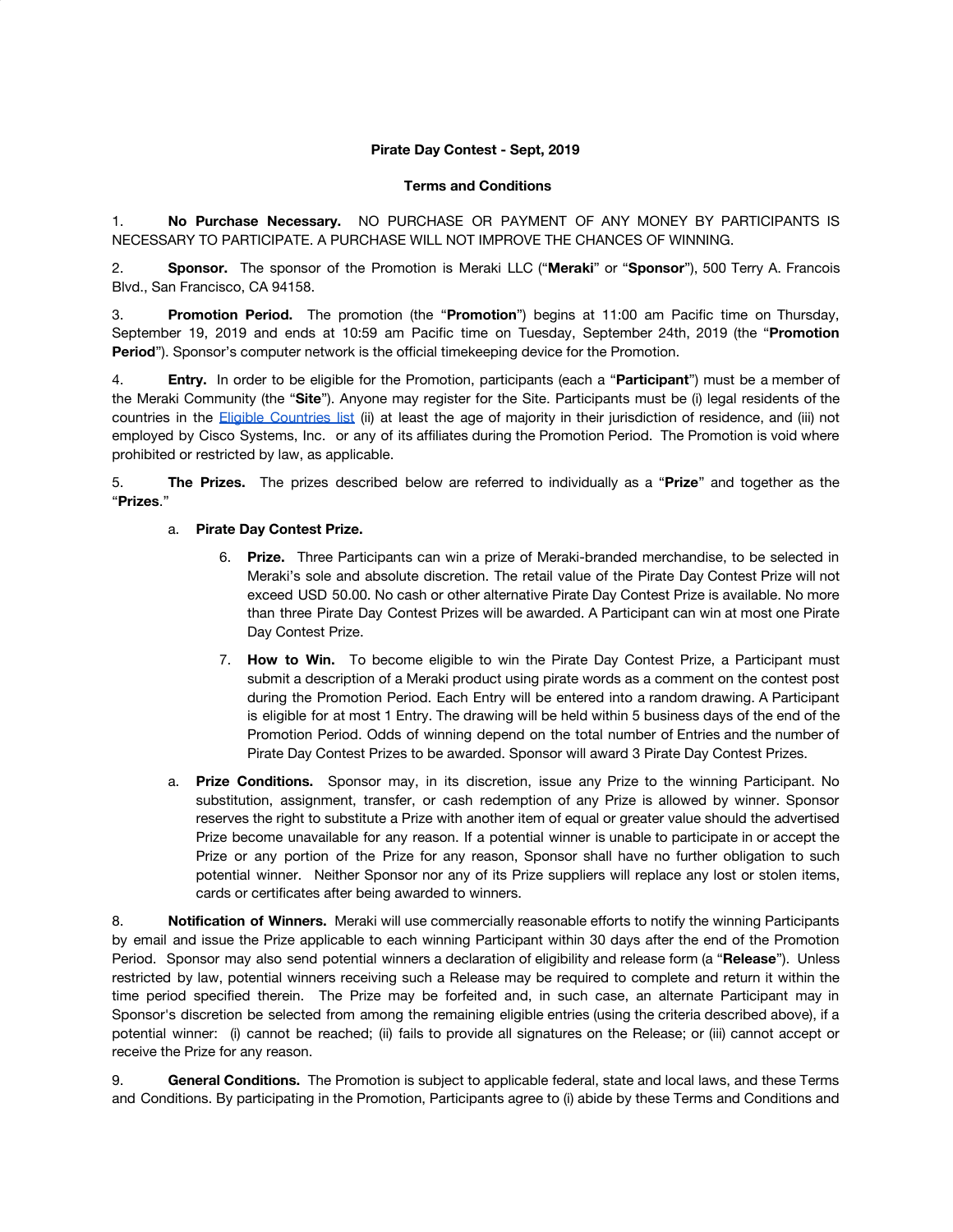any decision Sponsor makes regarding this Promotion, which Sponsor shall make in its sole discretion, and (ii) waive any right to claim ambiguity in the Promotion or these Terms and Conditions, except where prohibited by law. Sponsor reserves the right to disqualify any Participant who, in Sponsor's reasonable suspicion, tampers with Sponsor site, the entry process, violates these rules, or acts in an unprofessional, unsportsmanlike or disruptive manner. Sponsor reserves the right to (i) cancel or modify any aspect of the Promotion at any time without notice, and (ii) cancel the Promotion should it suspect fraud or for reasons out of the control of Sponsor, in each case, without any obligation to Participants. Any attempt to deliberately damage or undermine the legitimate operation of the Promotion may be in violation of criminal and civil laws and will result in disqualification from participation in the contest. Following the Promotion Period, Sponsor will not be required to retain records of any entries.

10. **Third Party Sites.** To the extent the Promotion uses or requires functionality of any third party website (e.g., social media sites or platforms that enable broad communications, collaboration or posting of content), Participant understands that the Promotion is not sponsored by such third parties, and further agrees to follow the policies posted on such website.

11. **Tax Provisions.** Participants acknowledge that awarding of any Prize may be treated as a taxable income and may be considered direct compensation for the purposes of taxation. Each winner will be solely responsible for any local, provincial, country or any other applicable taxes, and any other costs, expenses and fees in connection with the Prize. If applicable, the winner(s) may be issued an IRS Form 1099 or other tax documentation for the approximate retail value of any awarded Prize.

12. **Disclaimer; Release and Limit of Liability.** Sponsor makes no representations or warranties of any kind, express or implied, regarding any Prize or your participation in the Promotion. By participating in the Promotion or receiving any Prize, Participant agrees to release and hold harmless Sponsor, and its subsidiaries, affiliates, suppliers, distributors, advertising/promotion agencies, and Prize suppliers, and each of their respective parent companies and each such company's officers, directors, employees and agents (collectively, the "**Released Parties**") from and against any claim or cause of action, including, but not limited to, damages of any kind including direct, indirect, incidental, consequential or punitive damages to persons, including without limitation disability or death, arising out of participation in the Promotion or receipt, use or misuse of any Prize. The Released Parties are not responsible for: (1) any incorrect or inaccurate information, whether caused by entrants, printing errors or by any of the equipment or programming associated with or utilized in the Promotion; (2) technical failures of any kind, including, but not limited to malfunctions, interruptions, or disconnections in phone lines or network hardware or software; (3) unauthorized human intervention in any part of the entry process or the Promotion; (4) technical or human error which may occur in the administration of the Promotion or the processing of entries; or (5) any injury or damage to persons or property which may be caused, directly or indirectly, in whole or in part, from participation in the Promotion or receipt or use or misuse of any Prize. If for any reason a Participant's entry is confirmed to have been erroneously deleted, lost, or otherwise destroyed or corrupted, such Participant's sole remedy is another entry in the Promotion, provided that if it is not possible to award another entry due to discontinuance of the Promotion, then no other remedy will be available to such Participant.

13. **Personal Data and Communications.** The Sponsor cannot operate the Promotion without processing certain data supplied by and attributable to the Participants. Such data may include personal data attributable to individual Participants. Participants should anticipate that personal data supplied to Sponsor will be exported to the U.S. for processing in connection with the Promotion. Processing of personal data will be required to award the Prizes and will include all incidental processing necessary to operate the Promotion in accordance with the terms hereof. Participants should anticipate that such processing will be undertaken by the Sponsor, its sub-contractors, and other members of the group of companies to which the Sponsor belongs. By accepting the terms hereof, each Participant consents to the processing of the information and personal data supplied to the Sponsor as outlined above.

14. **Publicity Release.** Participants acknowledge and agree that (except where prohibited by law) Sponsor may use the Promotion for publicity, advertising or other marketing purposes in any media, and may use the name, likeness, and state of residence and/or Prize information of winning Participants as part of that publicity, without notice or additional compensation to such Participants.

15. **Disputes.** Disputes regarding these Terms and Conditions and the Promotion will be governed by the internal laws of the State of California. The remedy for any claim shall be limited to actual damages, and in no event